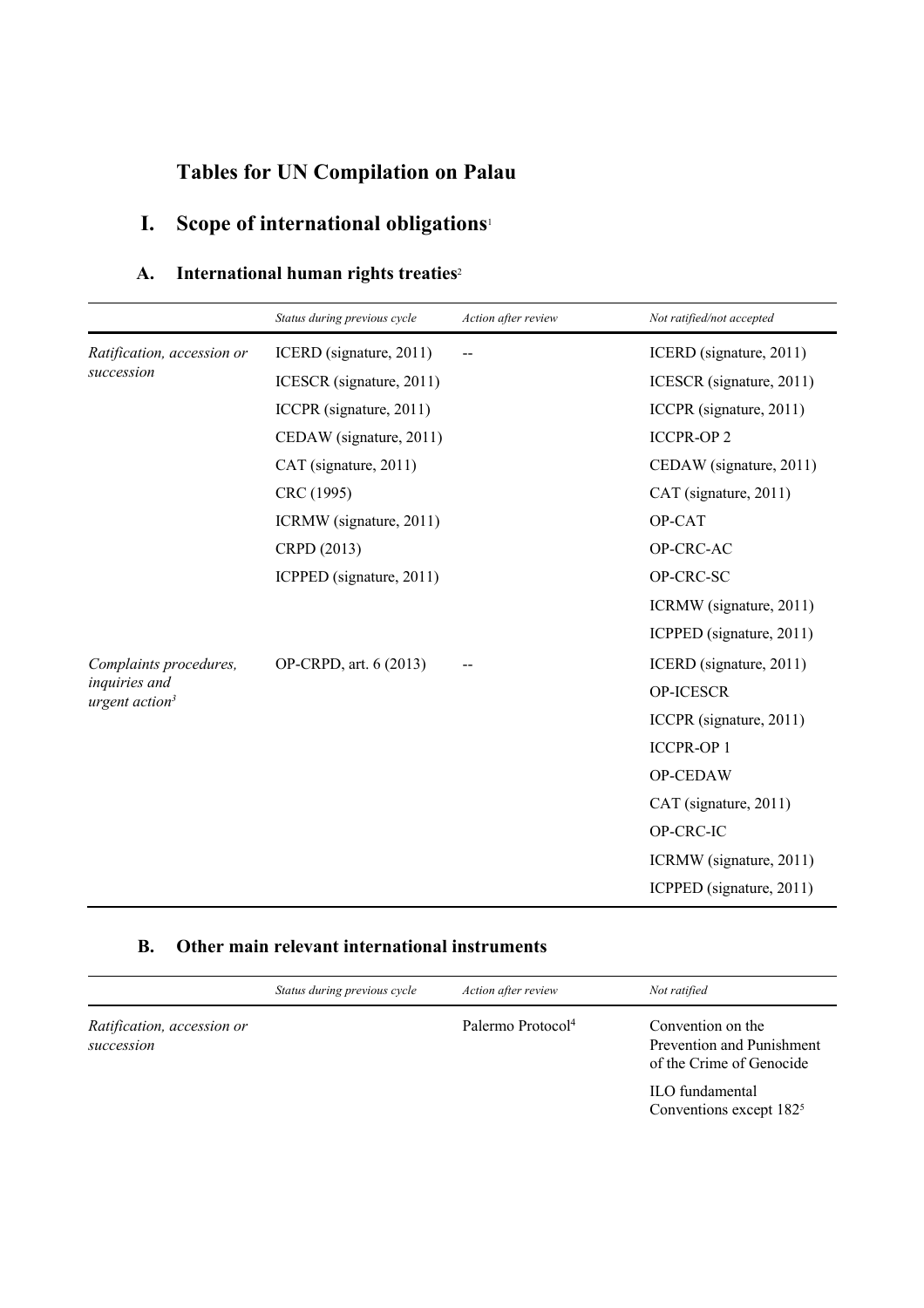Geneva Conventions of 12 ILO Worst Forms of Child August 1949 and Additional Labour Convention, 1999 Protocols I and II.<sup>6</sup>

(No. 182). 7

ILO Conventions Nos. 169 and 1898

Additional Protocol III to the Geneva Conventions<sup>9</sup>

Rome Statute of the International Criminal Court

Conventions on refugees and stateless persons<sup>10</sup>

Convention against Discrimination in Education

## **II. Cooperation with human rights mechanisms and bodies**

### **A. Cooperation with treaty bodies**<sup>11</sup>

| Treaty body | Concluding observations<br>included in previous review since previous review | Latest report submitted | Latest concluding<br>observations | Reporting status                         |
|-------------|------------------------------------------------------------------------------|-------------------------|-----------------------------------|------------------------------------------|
| <b>CRC</b>  |                                                                              | 2016                    | February 2018                     | Third to seventh<br>reports due in 2022. |
| <b>CRPD</b> |                                                                              | 2018                    |                                   | Initial report pending<br>consideration. |

#### **Reporting status**

### **B. Cooperation with special procedures**<sup>12</sup>

|                                                         | Status during previous cycle                                  | Current status |
|---------------------------------------------------------|---------------------------------------------------------------|----------------|
| Standing invitations                                    | Yes                                                           | Yes            |
| Visits undertaken                                       | No                                                            |                |
| Visits agreed to in principle                           | No                                                            |                |
| Visits requested                                        | No                                                            |                |
| Responses to letters of<br>allegation and urgent appeal | During the period under review 0<br>communications were sent. |                |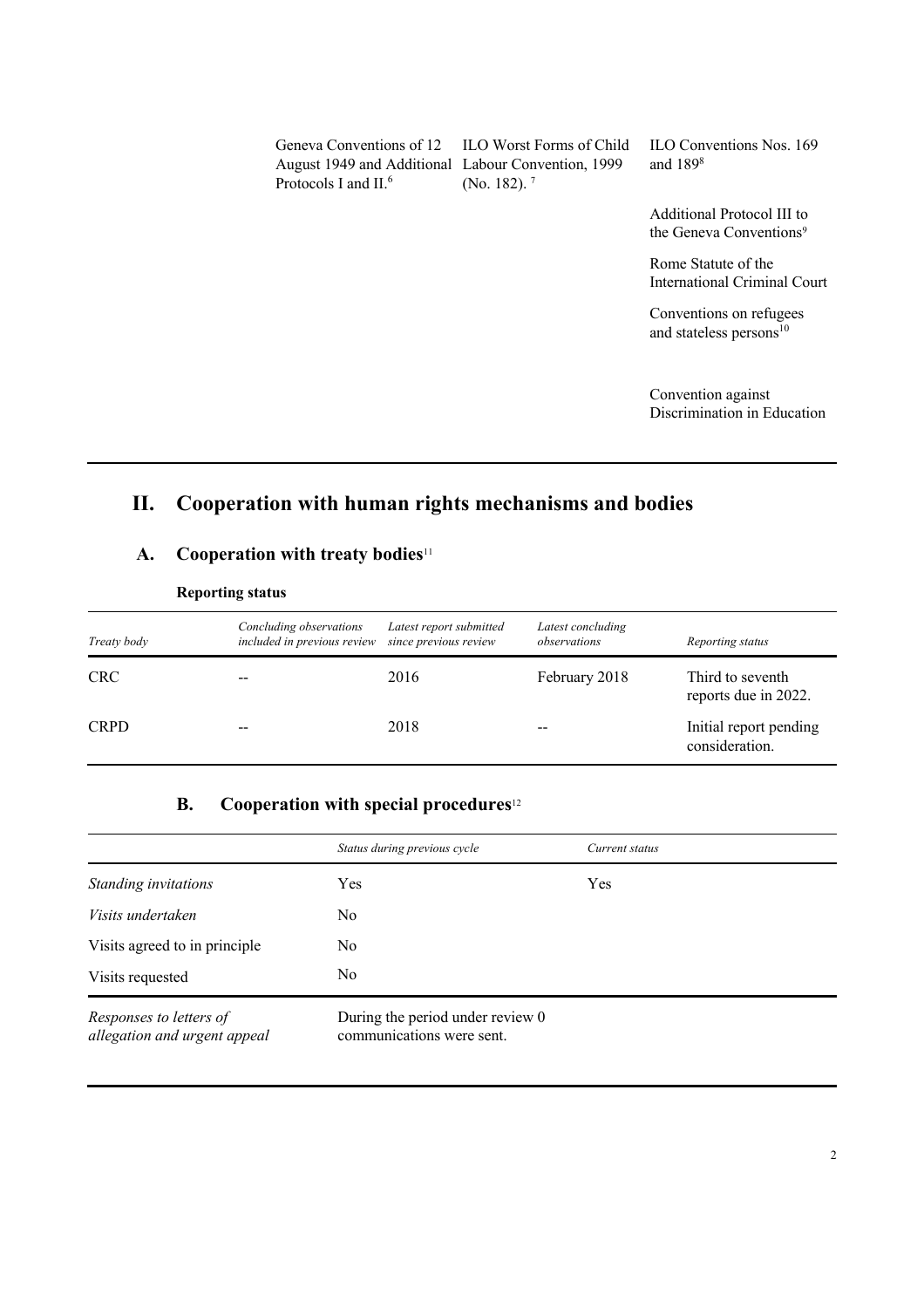| National human rights institution | Status during previous cycle | Status during present cycle <sup>14</sup> |
|-----------------------------------|------------------------------|-------------------------------------------|
| -                                 | N/A                          | N/A                                       |

#### **C. Status of national human rights institutions**<sup>13</sup>

#### *Notes*

| $\frac{1}{1}$ Unless indicated otherwise, the status of ratification of instruments listed in the table may be found on                                                                                                       |
|-------------------------------------------------------------------------------------------------------------------------------------------------------------------------------------------------------------------------------|
| the official website of the United Nations Treaty Collection database, Office of Legal Affairs of the                                                                                                                         |
| United Nations Secretariat, http://treaties.un.org/. Please also refer to the United Nations compilation                                                                                                                      |
| on Palau from the previous cycle (A/HRC/WG.6/24/PLW/2).                                                                                                                                                                       |
| $2$ and $2$ at $1$ and $1$ and $1$ and $1$ and $1$ and $1$ and $1$ and $1$ and $1$ and $1$ and $1$ and $1$ and $1$ and $1$ and $1$ and $1$ and $1$ and $1$ and $1$ and $1$ and $1$ and $1$ and $1$ and $1$ and $1$ and $1$ an |

| The following abbreviations have been used in the universal periodic review document: |                                                                 |
|---------------------------------------------------------------------------------------|-----------------------------------------------------------------|
| <b>ICERD</b>                                                                          | International Convention on the Elimination of All Forms of     |
|                                                                                       | Racial Discrimination;                                          |
| <b>ICESCR</b>                                                                         | International Covenant on Economic, Social and Cultural         |
|                                                                                       | Rights;                                                         |
| <b>OP-ICESCR</b>                                                                      | Optional Protocol to ICESCR;                                    |
| <b>ICCPR</b>                                                                          | International Covenant on Civil and Political Rights;           |
| <b>ICCPR-OP1</b>                                                                      | Optional Protocol to ICCPR;                                     |
| <b>ICCPR-OP2</b>                                                                      | Second Optional Protocol to ICCPR, aiming at the abolition of   |
|                                                                                       | the death penalty;                                              |
| <b>CEDAW</b>                                                                          | Convention on the Elimination of All Forms of Discrimination    |
|                                                                                       | against Women;                                                  |
| <b>OP-CEDAW</b>                                                                       | Optional Protocol to CEDAW;                                     |
| <b>CAT</b>                                                                            | Convention against Torture and Other Cruel, Inhuman or          |
|                                                                                       | Degrading Treatment or Punishment;                              |
| OP-CAT                                                                                | Optional Protocol to CAT;                                       |
| <b>CRC</b>                                                                            | Convention on the Rights of the Child;                          |
| OP-CRC-AC                                                                             | Optional Protocol to CRC on the involvement of children in      |
|                                                                                       | armed conflict;                                                 |
| OP-CRC-SC                                                                             | Optional Protocol to CRC on the sale of children, child         |
|                                                                                       | prostitution and child pornography;                             |
| OP-CRC-IC                                                                             | Optional Protocol to CRC on a communications procedure;         |
| <b>ICRMW</b>                                                                          | International Convention on the Protection of the Rights of All |
|                                                                                       | Migrant Workers and Members of Their Families;                  |
| <b>CRPD</b>                                                                           | Convention on the Rights of Persons with Disabilities;          |
| <b>OP-CRPD</b>                                                                        | Optional Protocol to CRPD;                                      |
| <b>ICPPED</b>                                                                         | International Convention for the Protection of All Persons      |
|                                                                                       | from Enforced Disappearance.                                    |

- <sup>3</sup> Individual complaints: ICCPR-OP 1, art. 1; OP-CEDAW, art. 1; OP-CRPD, art. 1; OP-ICESCR, art. 1; OP-CRC-IC, art. 5; ICERD, art. 14; CAT, art. 22; ICRMW, art. 77; and ICPPED, art. 31. Inquiry procedure: OP-CEDAW, art. 8; CAT, art. 20; ICPPED, art. 33; OP-CRPD, art. 6; OP-ICESCR, art. 11; and OP-CRC-IC, art. 13. Inter-State complaints: ICCPR, art. 41; ICERD, art. 11; ICRMW, art. 76; ICPPED, art. 32; CAT, art. 21; OP-ICESCR, art. 10; and OP-CRC-IC, art. 12. Urgent action: ICPPED, art. 30.
- <sup>4</sup> Protocol to Prevent, Suppress and Punish Trafficking in Persons, Especially Women and Children, supplementing the United Nations Convention against Transnational Organized Crime.
- <sup>5</sup> International Labour Organization Convention No. 29 concerning Forced or Compulsory Labour; Convention No. 105 concerning the Abolition of Forced Labour; Convention No. 87 concerning Freedom of Association and Protection of the Right to Organise; Convention No. 98 concerning the Application of the Principles of the Right to Organise and to Bargain Collectively; Convention No. 100 concerning Equal Remuneration for Men and Women Workers for Work of Equal Value;